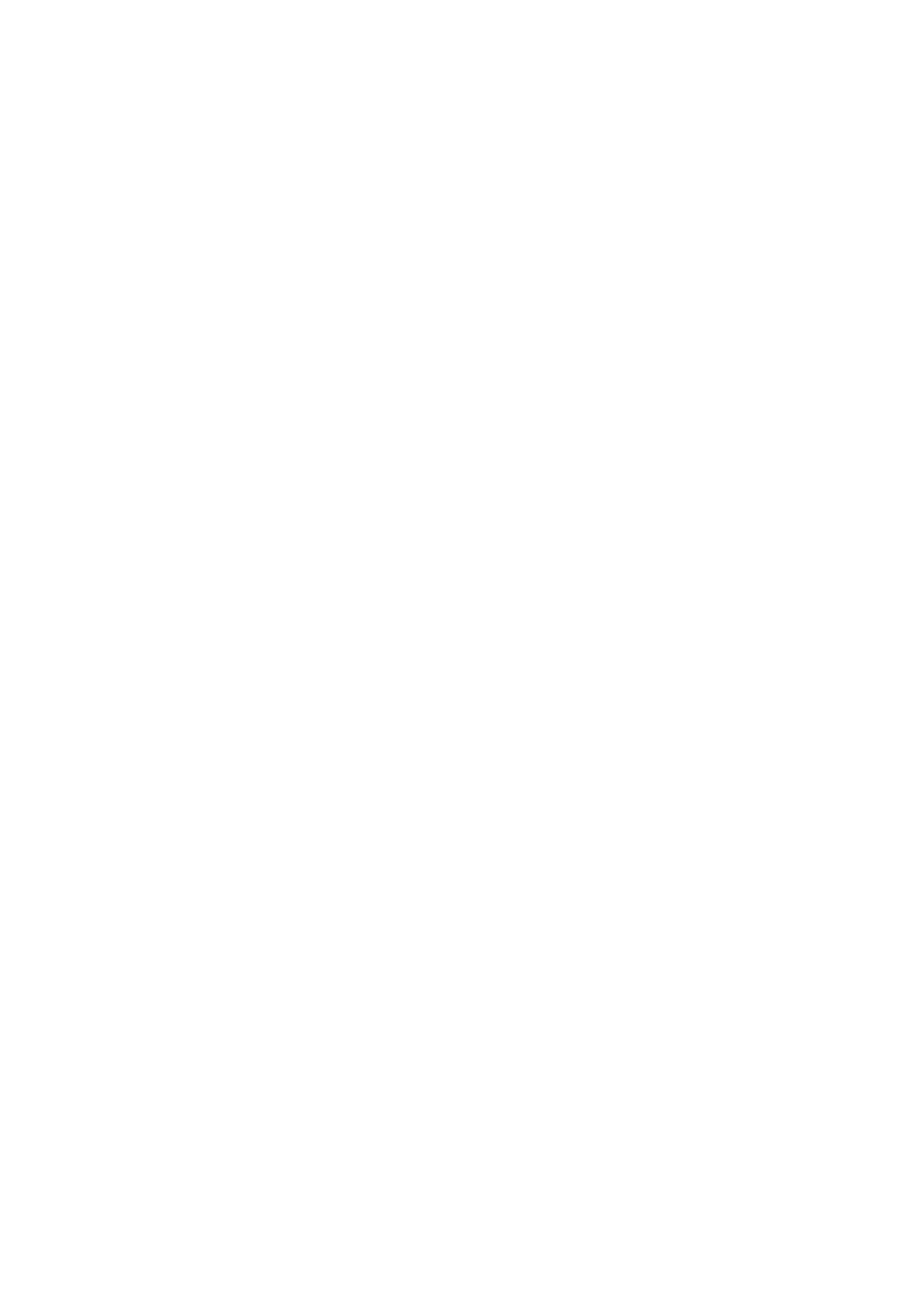1

Preparation

*Organ voluntary*

*Please stand*

Grace, mercy and peace from God our Father and the Lord Jesus Christ be with you

*All:* **and also with you.**

This is the day that the Lord has made.

*All:* **Let us rejoice and be glad in it.**

*Words of welcome or introduction may be said; a hymn may be sung*

#### **Opening Prayer**

Almighty God, your Son has opened for us a new and living way into your presence. Give us new hearts and constant wills to worship you in spirit and in truth; through Jesus Christ our Lord.

*All:* **Amen.**

#### **Confession and Absolution**

Jesus Christ, risen Master and triumphant Lord, we come to you in sorrow for our sins, and confess to you our weakness and unbelief.

We have lived by our own strength, and not by the power of your resurrection. In your mercy, forgive us.

*All:* **Lord, hear us and help us.**

#### **Welcome**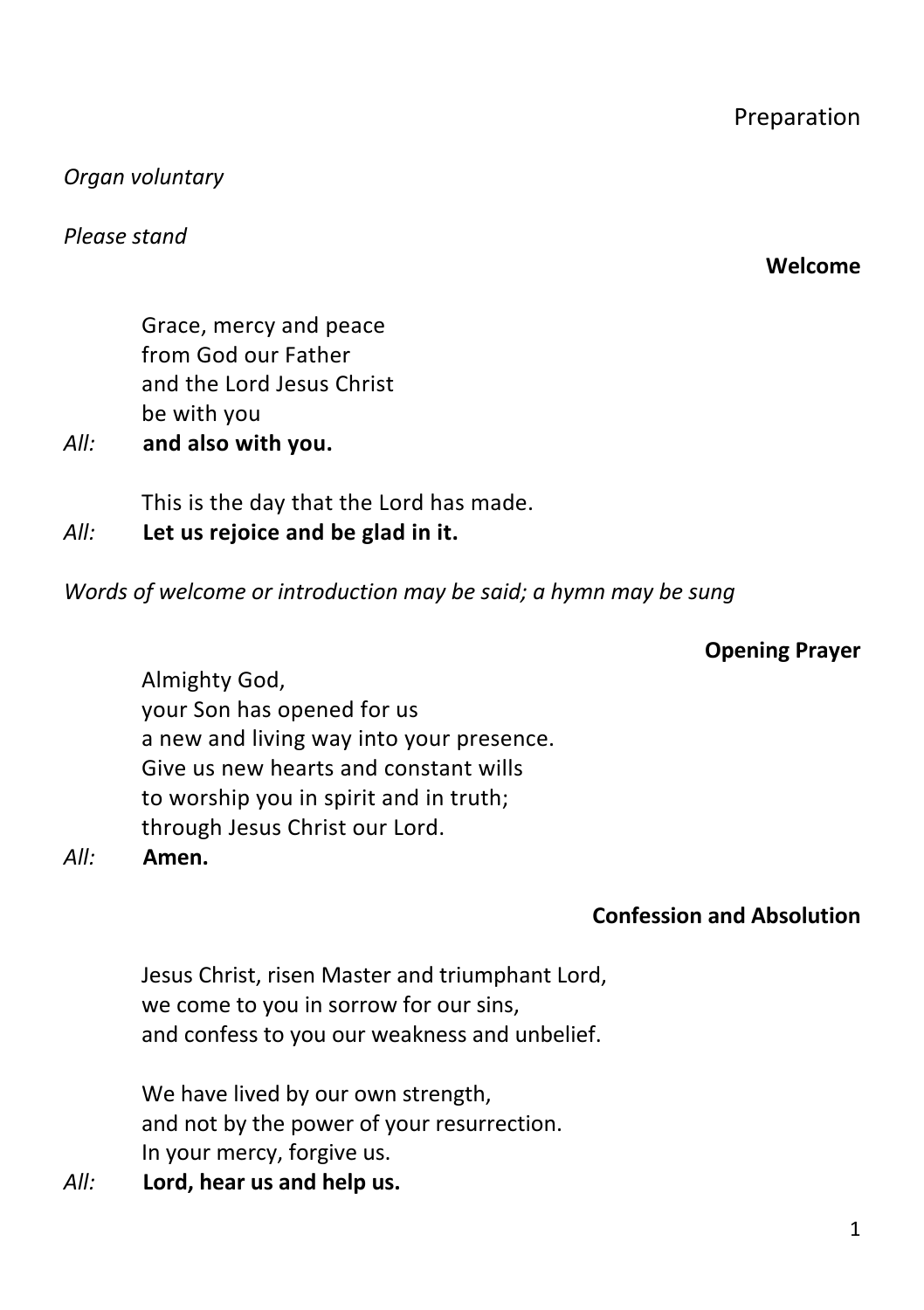We have lived by the light of our own eyes, as faithless and not believing. In your mercy, forgive us.

## *All:* **Lord, hear us and help us.**

We have lived for this world alone. and doubted our home in heaven. In your mercy, forgive us.

### *All:* **Lord, hear us and help us.**

May the God of love and power forgive you and free you from your sins, heal and strengthen you by his Spirit, and raise you to new life in Christ our Lord.

*All:* **Amen**

## **Readings**

#### *At the end the reader may say:*

This is the Word of the Lord.

### *All:* **Thanks be to God.**

#### *A hymn is sung*

Alleluia, alleluia. Jesus said to them, 'I am the bread of life. Whoever comes to me will never be hungry, and whoever believes in me will never be thirsty.' *John 6.35*

#### *All* **Alleluia.**

Hear the Gospel of our Lord Jesus Christ according to *N*

*All:* **Glory to you, O Lord.**

### **Gospel Reading**

## The Word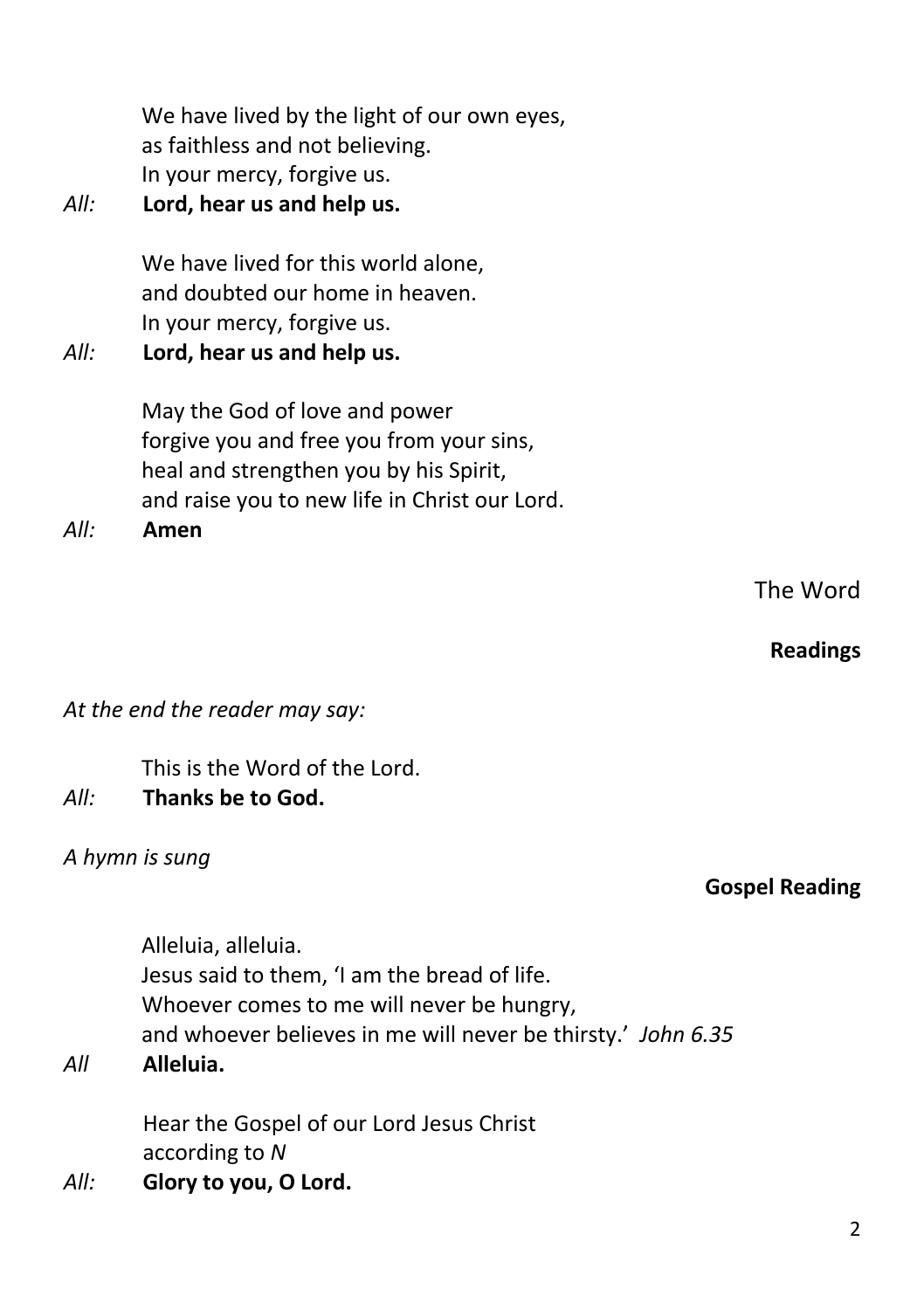*At the end*

This is the Gospel of the Lord. *All:* **Praise to you, O Christ.**

*Please sit*

**Sermon**

#### **Profession of Faith**

Let us affirm, together our common faith in Jesus Christ.

*All:* **We believe in God the Father, from whom every family in heaven and on earth is named.**

> **We believe in God the Son, who lives in our hearts through faith, and fills us with his love.**

**We believe in God the Holy Spirit, who strengthens us with power from on high.**

**We believe in one God; Father, Son and Holy Spirit. Amen.**

*We sit or kneel to pray*

The Prayers

#### **Intercessions**

*This response may be used:*

Jesus, Lord of life *All:* **In your mercy, hear us**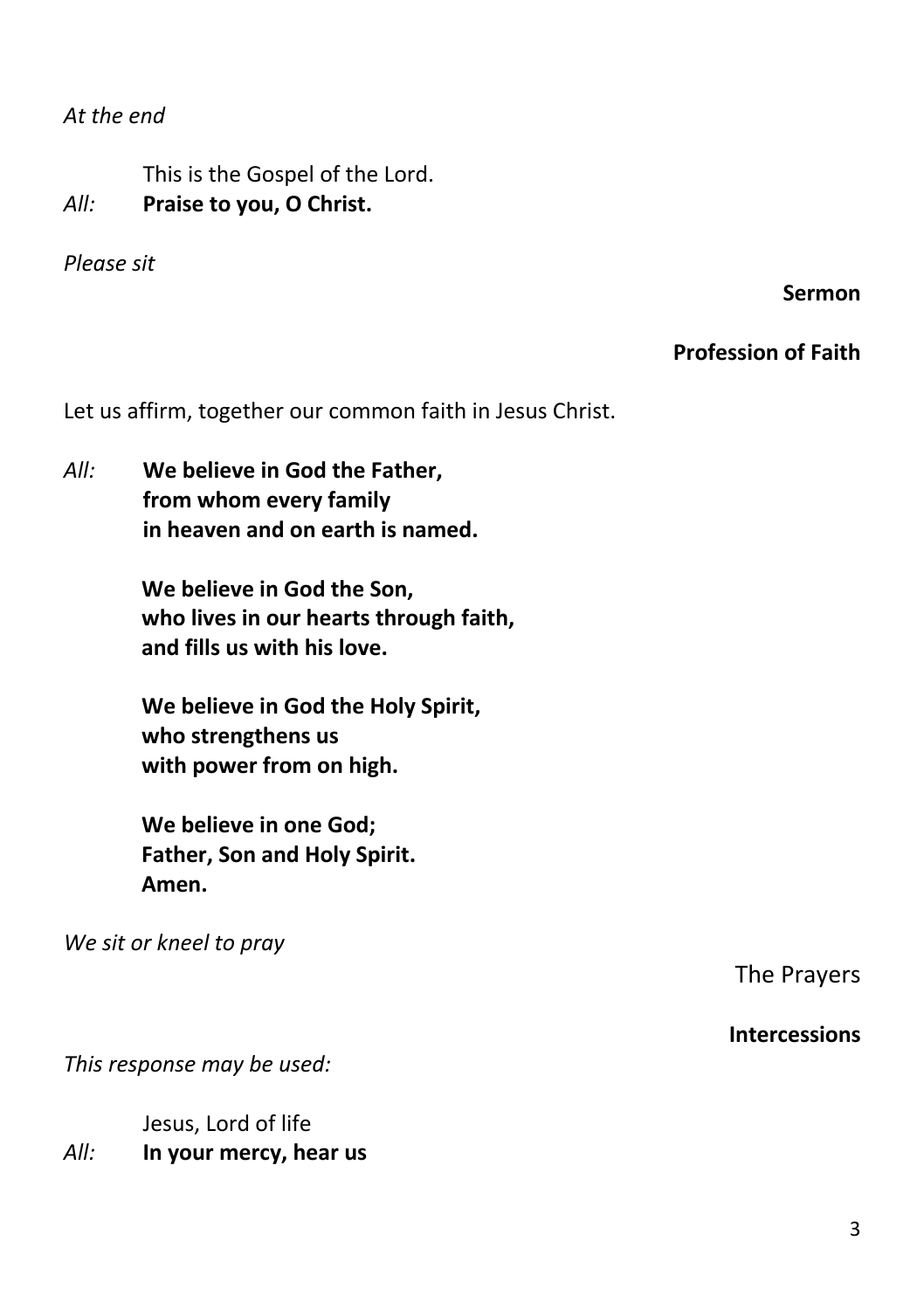Jesus, Lord of life,

*All*: **in your mercy, hear us, accept our prayers, and be with us always. Amen.**

**Collect**

Let us pray

*Silence is kept. The Collect is read and all respond*

*All:* **Amen.** 

**The Lord's Prayer**

As our Saviour taught us, so we pray:

*All:* **Our Father in heaven, hallowed be your name, your kingdom come, your will be done on earth as in heaven. Give us today our daily bread. Forgive us our sins as we forgive those who sin against us. Lead us not into temptation, but deliver us from evil. For the kingdom, the power, and the glory are yours, now and for ever. Amen.**

**Offering**

*We offer our gifts to God, a hymn may be sung*

Conclusion

*A hymn or song(s) may be sung.*

#### **Closing Prayer**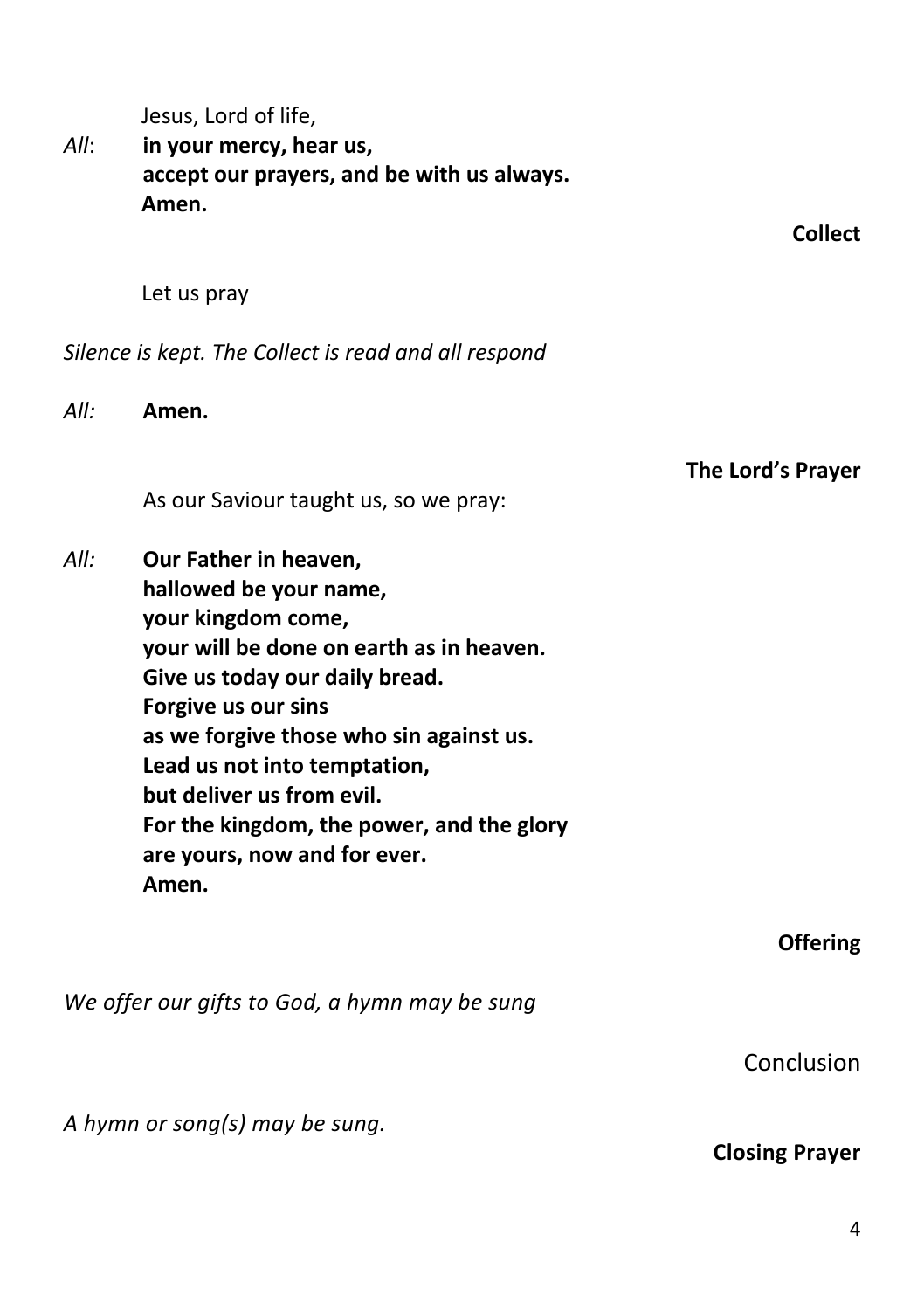*All:* **God of our salvation, you have restored us to life, you have brought us back again into your love by the triumphant death and resurrection of Christ. Continue to heal us, as we go to live and work in the power of your Spirit, to your praise and glory. Amen.**

Let us bless the Lord.

*All:* **Thanks be to God.**

*Organ Voluntary*